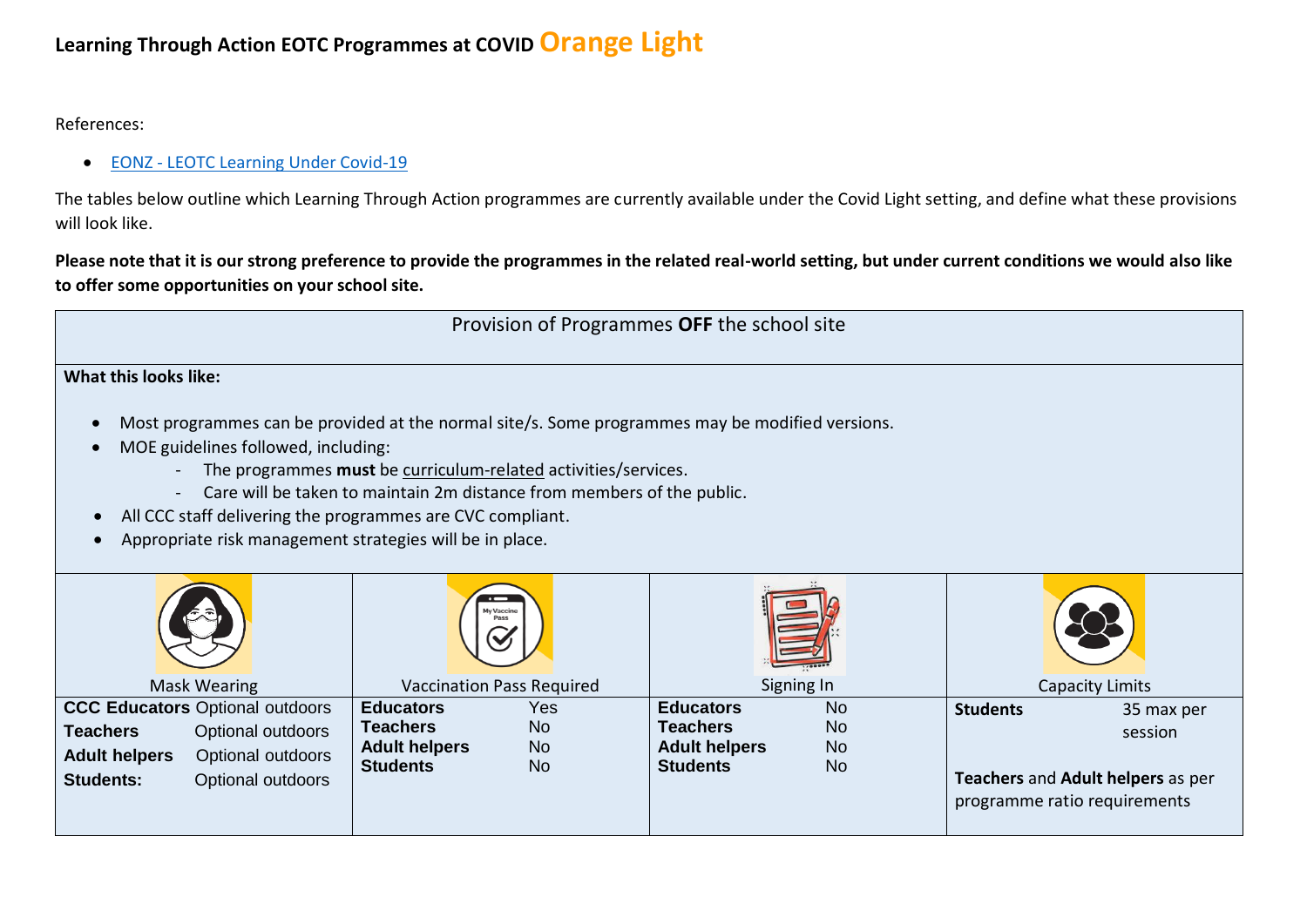## Provision of Programmes **ON** the school site

## **What this looks like:**

- Modified versions of programmes provided on the school grounds (e.g. in a classroom, in the playground). Maximum 1 ½ hours duration.
- MOE and school guidelines followed, including:
	- Educators signing in, and wearing masks on site.
	- The programmes **must** be curriculum-related activities/services.
- All CCC staff delivering the programmes are CVC compliant.
- Risk management strategies will be in place.

| 도교                          | $\overline{\phantom{0}}$<br>My Vaccine |                          |                                  |
|-----------------------------|----------------------------------------|--------------------------|----------------------------------|
| <b>Mask Wearing</b>         | <b>Vaccination Pass Required</b>       | <b>School Signing In</b> | <b>Capacity Limits</b>           |
| <b>CCC Educators</b><br>Yes | <b>CCC Educators all have these</b>    | <b>Educators</b><br>Yes  | <b>Students</b><br>35 max per    |
|                             |                                        |                          | session                          |
|                             |                                        |                          | School decision on Adult helpers |

|                                | <b>Learning Through Action Programme</b>   | Available OFF the school site                   | Available ON the school site | <b>Programme Link</b>          |
|--------------------------------|--------------------------------------------|-------------------------------------------------|------------------------------|--------------------------------|
| Coastal<br>and<br><b>Beach</b> | <b>Coastal Management</b><br>$(Yr 9-13)$   | (at normal programme sites)<br>Conditions apply |                              | <b>Coastal Management</b>      |
|                                | On The Rocks<br>$(Yr 3-8)$                 |                                                 |                              | On The Rocks                   |
|                                | <b>Saving The Sand Dunes</b><br>$(Yr 3-8)$ |                                                 |                              | <b>Saving The Sand Dunes</b>   |
|                                | Searching The Shoreline<br>$(Yr 0-4)$      |                                                 |                              | <b>Searching The Shoreline</b> |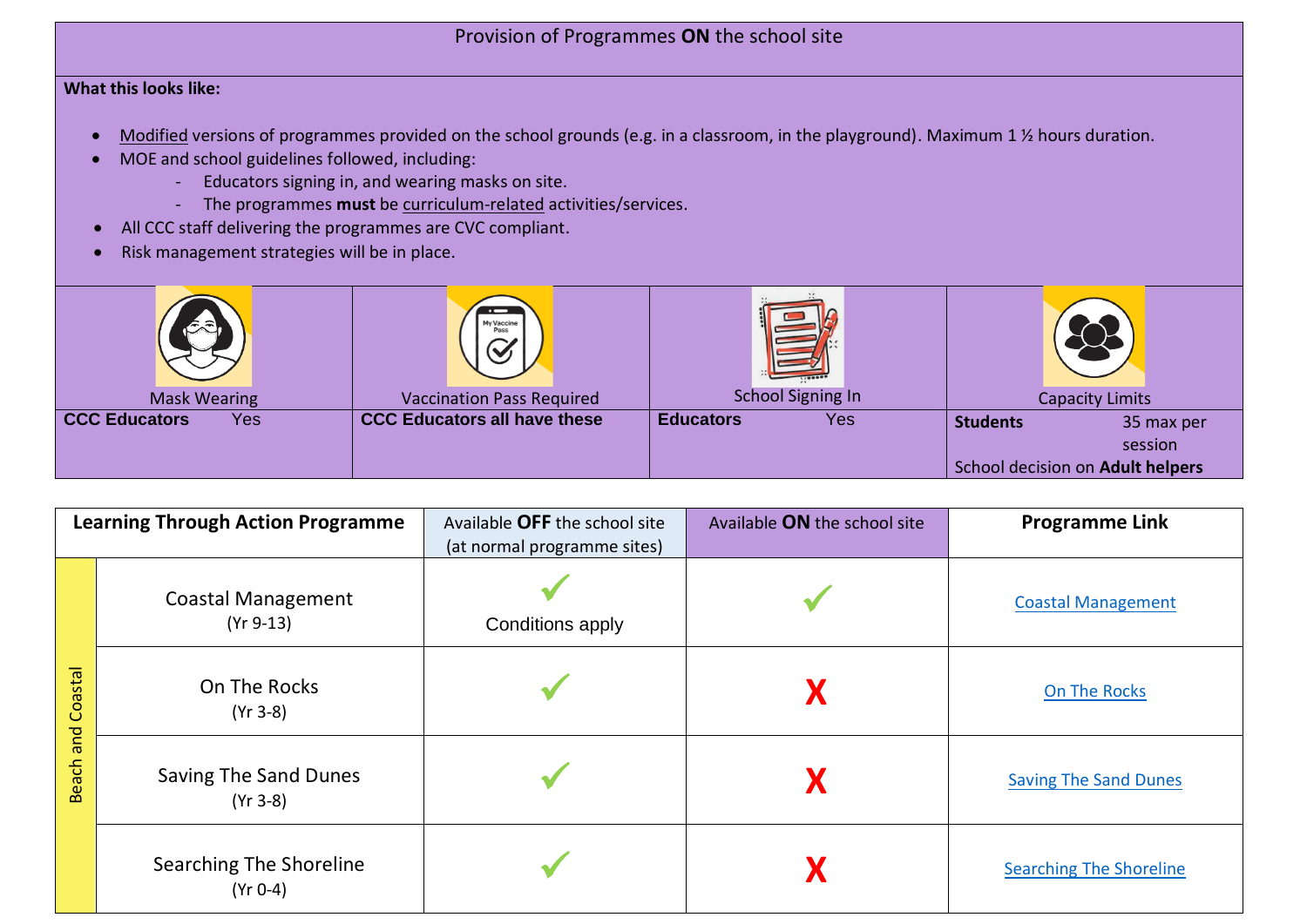| Biodiversity | <b>Creative and Native</b><br>$(Yr 5-10)$         |   |   | <b>Creative And Native</b>   |
|--------------|---------------------------------------------------|---|---|------------------------------|
|              | <b>Forest Explorer</b><br>$(Yr 3-8)$              |   | X | <b>Forest Explorers</b>      |
|              | <b>Freshwater Frolicking</b><br>$(Yr 3-8)$        |   | X | <b>Freshwater Frolicking</b> |
|              | Junior Park Explorers<br>$(Yr 0-2)$               |   |   | <b>Junior Park Explorers</b> |
|              | <b>Native Nurturing</b><br>$(Yr 3-10)$            |   |   | <b>Native Nurturing</b>      |
|              | <b>Park Detectives</b><br>$(Yr 3-6)$              |   |   | <b>Park Detectives</b>       |
|              | Wetlands, Waders, Water<br>Boatmen<br>$(Yr 3-10)$ |   | X | <b>WWW</b>                   |
| Three Waters | All Flushed Out<br>$(Yr 5-13)$                    | X |   | <b>All Flushed Out</b>       |
|              | <b>Water For Life</b><br>$(Yr 5-13)$              |   |   | <b>Water For Life</b>        |